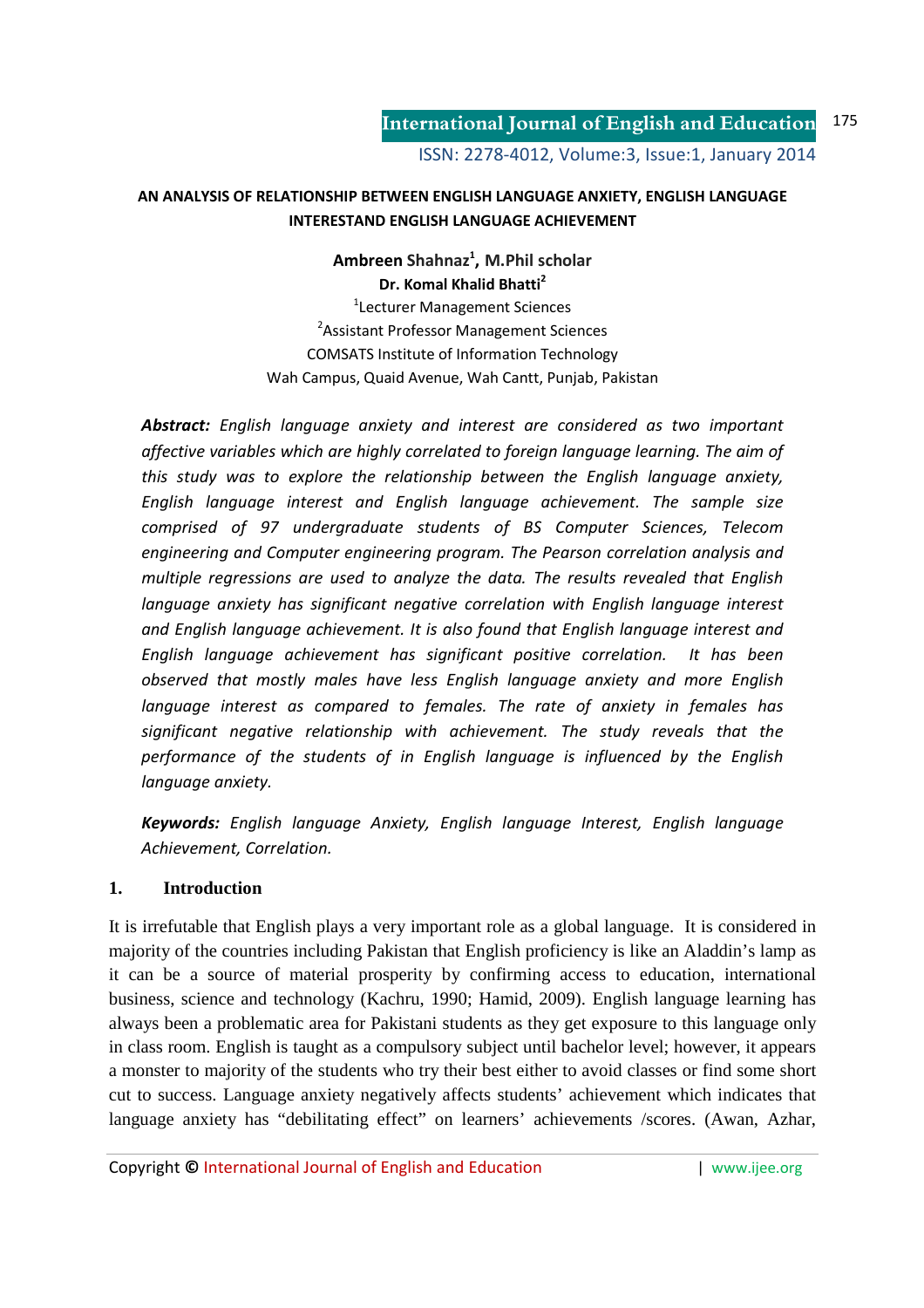ISSN: 2278-4012, Volume:3, Issue:1, January 2014

Anwar and Naz ,2010, Woodrow:2006). Anxiety has been recognized as an important factor that influences the process of learning English language (Mirjam & Stella, 2005). The above mentioned scenario is distressing; however, it has not received due attention from the researchers. Foreign language class room anxiety is still considered to be relatively new and developing area within foreign language research (Piniel, 2006). In Pakistan, there are a limited number of researches investigating the relationship between English language anxiety and achievement at undergraduate level. Consequently, this very reason provides solid ground to the researchers to investigate this aspect of English language classes.

#### 1.2 Objectives

The objectives of the study are:

- 1. To examine the relationship between levels of English language anxiety, English language interest and English language achievements among the students of Bachelor of Computer Sciences, Telecom engineering and Computer engineering at COMSATS Institute of Information Technology, Wah Cantt. Campus.
- 2. To examine the effects of gender on students levels of English language anxiety, English language interest and English language achievements.

#### **2. Literature Review**

English language anxiety is the result of low self-respect and the fear of failure, which is the root cause behind the problems of conveying the incoming knowledge along with the formerly learned information. Such students avoid English language whenever and wherever possible.

Anxiety has been defined by Abu-Rabia as feelings of "fear, panic and worry" (2004:711). Research studies on anxiety are conducted through three perspectives.

- 1. Trait anxiety, which is characteristic of personality (Woodrow: 2006). In this type of anxiety, a person feels apprehensions and gets threatened even in non-threatening environment. It is like a permanent part of personality.
- 2. State anxiety which is the fear felt at a specific moment in some specific situation (Awan et al., 2010). This type of anxiety is provoked in the confrontation of supposed threat. It is temporary and gets changed with time.
- 3. Situational anxiety which is anxiety felt in a definite situation. MacIntyre (1999). The respondents attach this type of anxiety with a specific source.

Zheng (2008) mentions in this regard that there is no clear difference between these three categories; however, "the differences can roughly be identified on a continuum from stability to transience" (p.2)

According to Abu-Rabia (2004), the main symbol of anxiety which the foreign language learners face are that they appear bothered, bodily uncertain, and fail to occupy in situational learning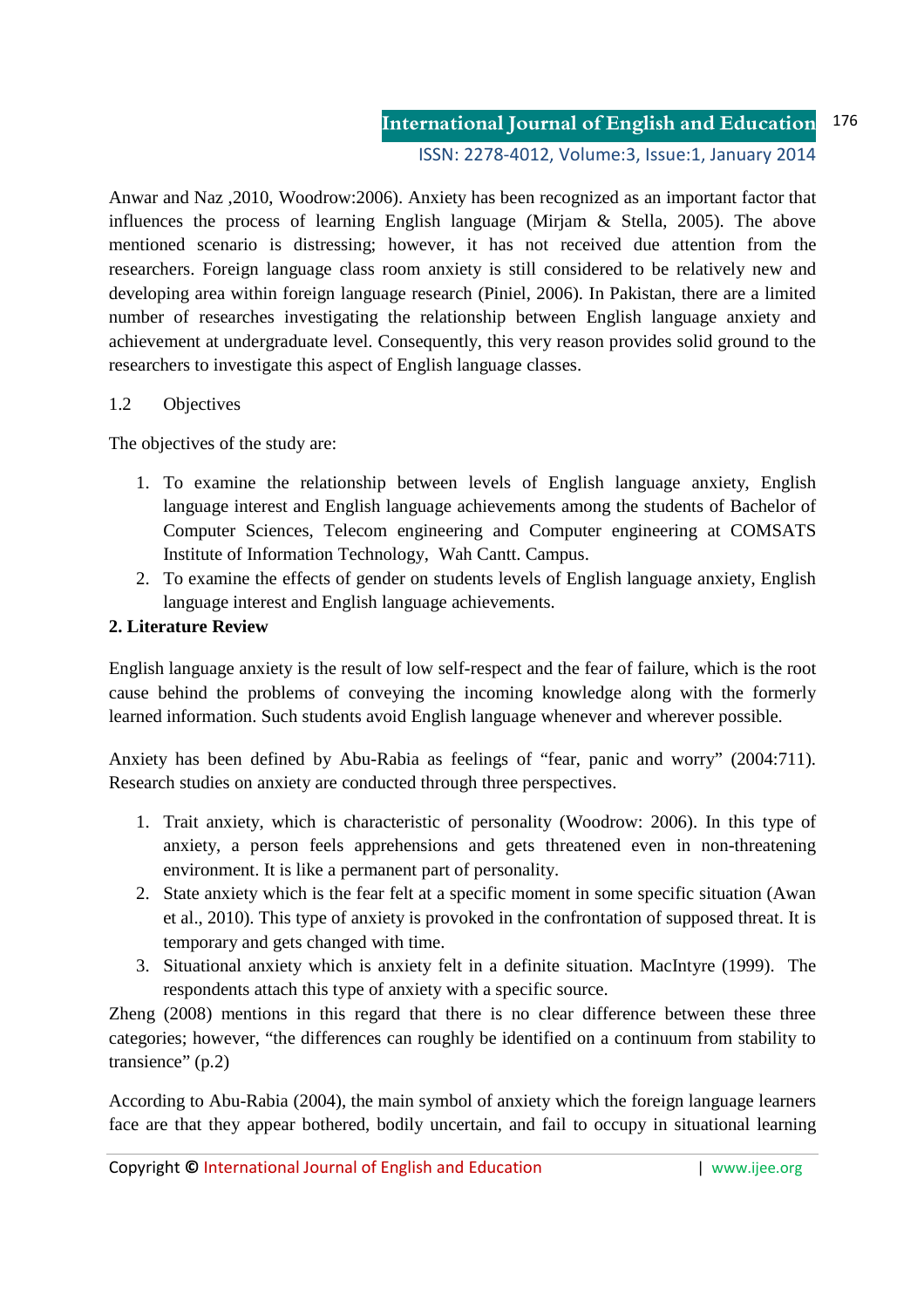(p.712).Language anxiety is one of the most important factors which influence language learning process; it is also a central factor which is observed as contributing towards learning process and learner achievement (Hurd, 2007, p.488)

Williams and Andrade (2008) describes the language learning process of class room environment in three stages as input, processing (mental planning) and output. Input and processing stages are related to confusions and thinking process of the learners during the response when they are called for participation in the class room situation while output stage is related to the actual response of the learners. The researchers have pointed out effects of language anxiety on each of these stages as well. Bailey, Onwuegbuzie and Daley (2000, 1999) have also investigated the effect of induced anxiety during these stages.

Horwitz (2001) opines that issues of cultural differences should be kept in mind while considering the issue of language anxiety and class room practice. Some practices which might be perceived comfortable by one group can be source of discomfort and stress for the others. Horwitz also claims that classroom environment, teacher support, task positioning and focus of teaching are the important factors which influence students' level of anxiety. Cultural impacts such as stereotyping of teachers, students and class room interaction can vary from culture to culture.

Aydin (2008) also asserts that language anxiety is a significant factor which adversely affects the language learning process. Fear of evaluation has been found the major source of anxiety. Based upon his research, the researcher recommends providing less stressful environment to the learners. He is of the view that effective communication can be a solution to relieve language anxiety.

 Many of the researchers agree that foreign language anxiety negatively affects students' attitudes and their achievement in language learning process ( Awan et al.:2010). Zheng (2008) asserts that language learning experience could be traumatic experience and can adversely affect learners' self-esteem or self-confidence

Piappamihiel (2002) observes English language anxiety in ESL and mainstream classrooms. He observed the relationship of anxiety with academic achievement. His results showed several related but different types of English language anxiety and a significant gender difference. The relationship between English language anxiety and achievement has been found significantly negative. The different types of anxiety seem to be dependent upon the situation of interaction, for example, horror of negative assessment, exam anxiety, communication apprehension and identity issues affect the self- efficacy. Girls in mainstream class were found to be suffering from anxiety more than boys. However, it has also been observed that students adopt a number of strategies to reduce anxiety. To elaborate themselves, they enlist friends to act as intermediaries, responding in Spanish and use writing to convey their thoughts. This research is like a food of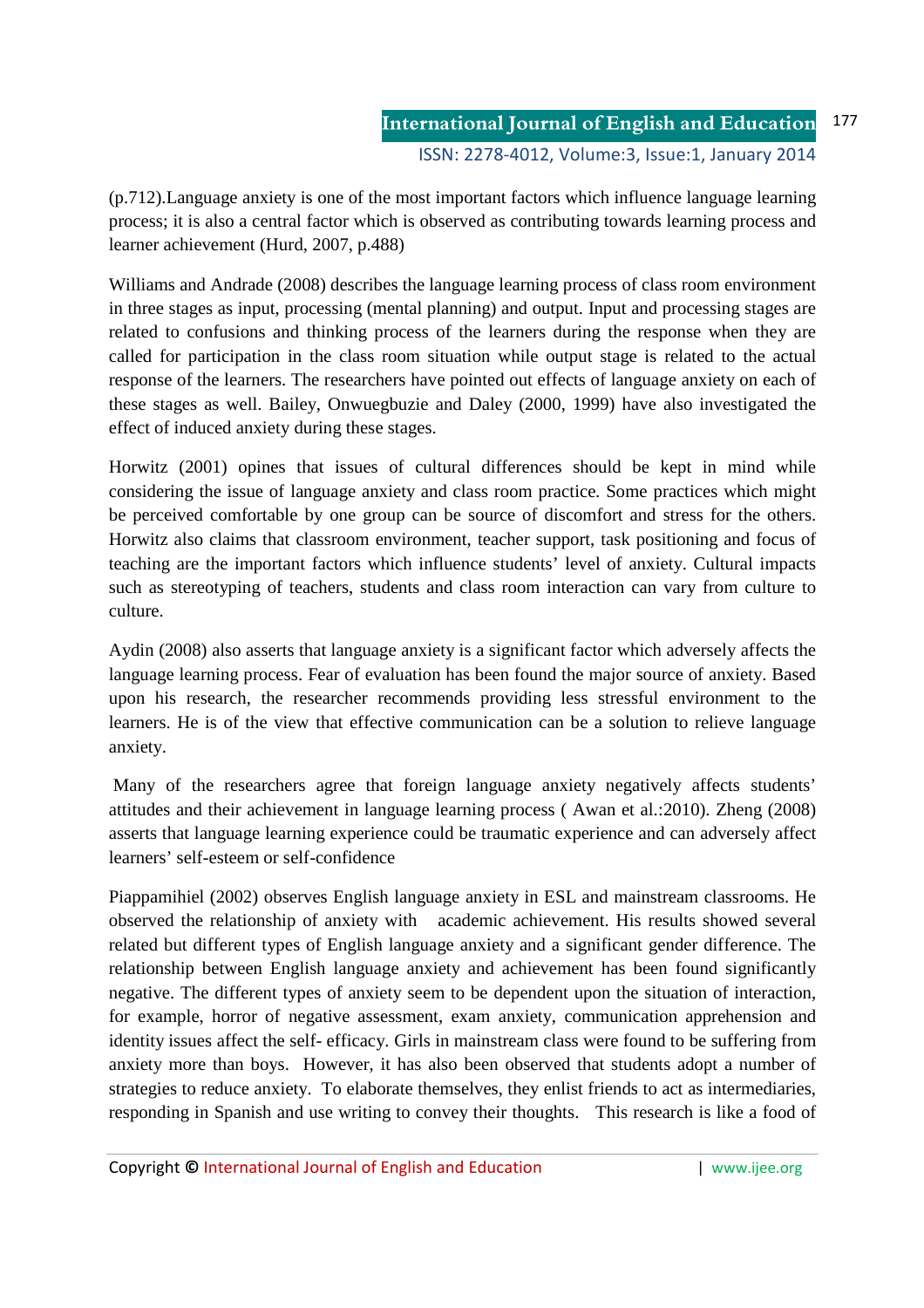thought for teachers to work upon various strategies to reduce anxiety of students so that their achievements might be improved.

Chan and Wu (2004) emphasize that along with task difficulty, factors such as teachers' attitude, assessment, students-teacher collaborations in class, parents' expectations, classfellows' attitudes and students' personal achievements are crucial causes of students' foreign language anxiety (p.290). Woodrow (2006) also found classmates' attitude and teachers' role as important in language learning environment. Apart from these factors, anxiety is also related to stress in class (Liu, 2006) motivation (Li and Pan, 2009), emotional intelligence ( Awan, Sabir & Iqbal, 2009) ,learning difficulties (Reed & Stansfield, 2004) fear of negative evaluation (Piappamihiel, 2002;Aydin,2008) and skill deficit (Woodrow,2006). However, anxiety reducing strategies like 'relaxation technique' 'de-sensitization' (Woodrow, 2006) and effective communication (Aydin,2008) can be helpful in overcoming the problems of language learning process.

### **3. Research Methodology**

Following research design would be followed in this study:

### **Hypothesis Development**

The hypotheses of this study are as follows:

- 1. There is a significant relationship between English language anxiety, English language interest and English language achievement.
- 2. There is a significant difference between male and female students in English language anxiety, English language interest and English language achievement.
- 3. There is a significant negative relationship between English language anxiety and English language achievement.
- 4. There is a significant positive relationship between English language interest and English language interest.

## **Econometric Model**

1. **English anxiety and English interest determine student class achievement.**

 $SCA = 0 + 1 (EA) + 2 (EI) + 3 (D<sub>1</sub>) + \dots (1)$ 

The Independent variables English language anxiety and English language interest will determine student's class achievement.

## **Abbreviations**

 $EA =$  English Anxiety  $EI =$  English Interest  $D_1$  = Dummy Variable Gender SA= Student Achievement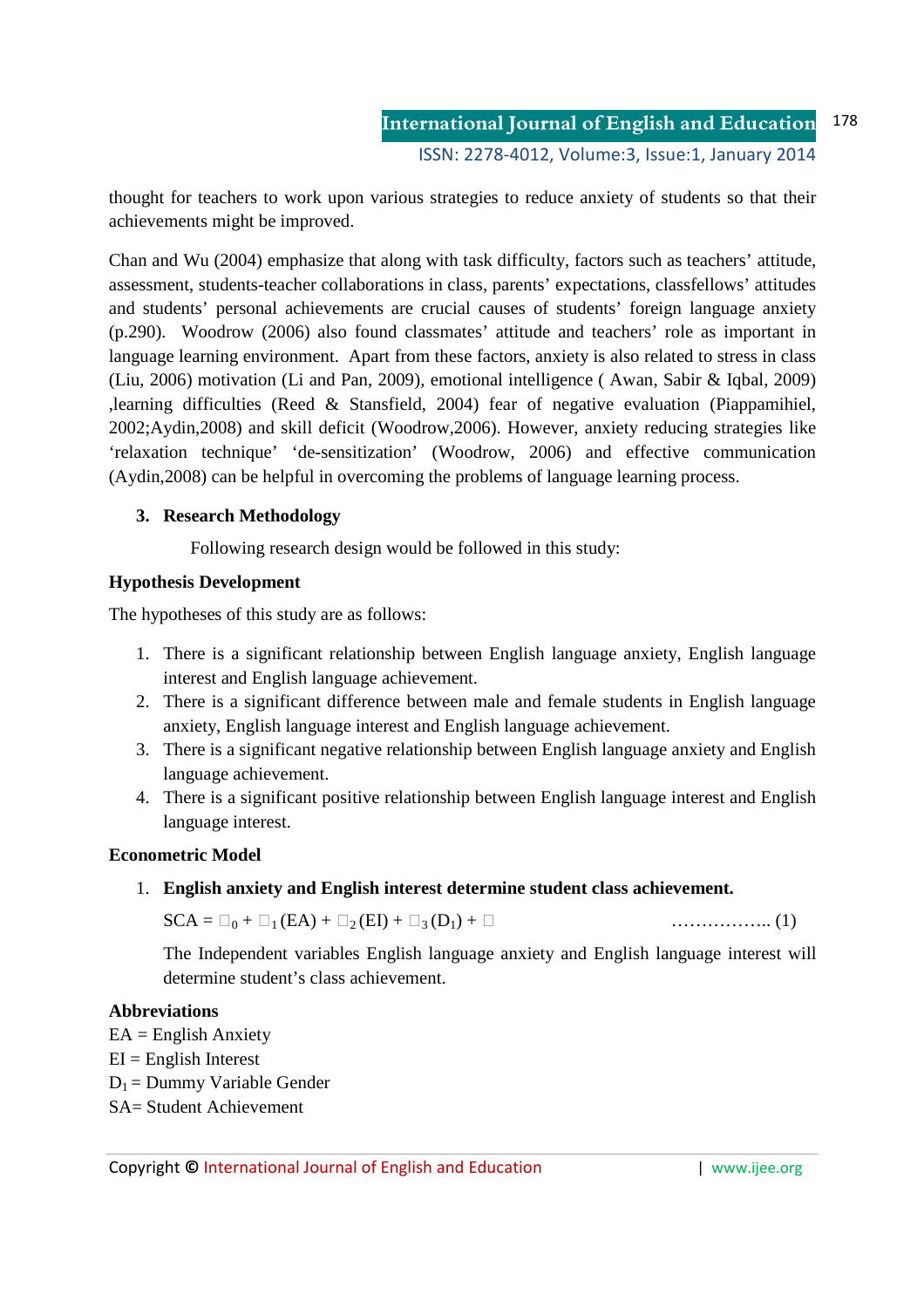ISSN: 2278-4012, Volume:3, Issue:1, January 2014

### **Research Model**



#### **Instrument Development**

The instruments used in this study are as follows:

**English language Anxiety**: This questionnaire was developed by Tapia and Marsh 2004. This questionnaire was used with modification for this study. It contained 10 items by using a Likert scale with a range of strongly disagrees to strongly agree. A total score is calculated by assigning a value of 1 (strongly disagree) to 5 (strongly agree) to each item and then adding the values. The possible range of score is 10 to 50. It is important to know that a high score on English language anxiety indicates a high level of English language anxiety and vice versa.

**English Language Interest**: This questionnaire was developed by Tapia and Marsh 2004. This questionnaire was used with modification for this study. It contained 10 items by using a Likert scale with a range of strongly disagrees to strongly agree. A total score is calculated by assigning a value of 1 (strongly disagree) to 5 (strongly agree) to each item and then adding the values. The possible range of score is 10 to 50. It is important to know that a high score on English language interest indicates a high level of English language interest and vice versa.

**English Language Achievement**: This questionnaire was for teacher as it checked the observation of teacher. It contained three items that is participation of students in class, teacher's opinion about students and marks of students from terminal examination in the university. All the data was analyzed through SPSS software.

#### **Population**

Students of second and third semester of COMSATS Institute of Information Technology Wah Cantt. are included in the population. These students belong to various cities of Pakistan. **Sample Size** 

One of the forms of non-probability sampling technique "simple random Sampling" is used. The estimated population of study is 500 students of Bachelor of Computer Sciences, Telecom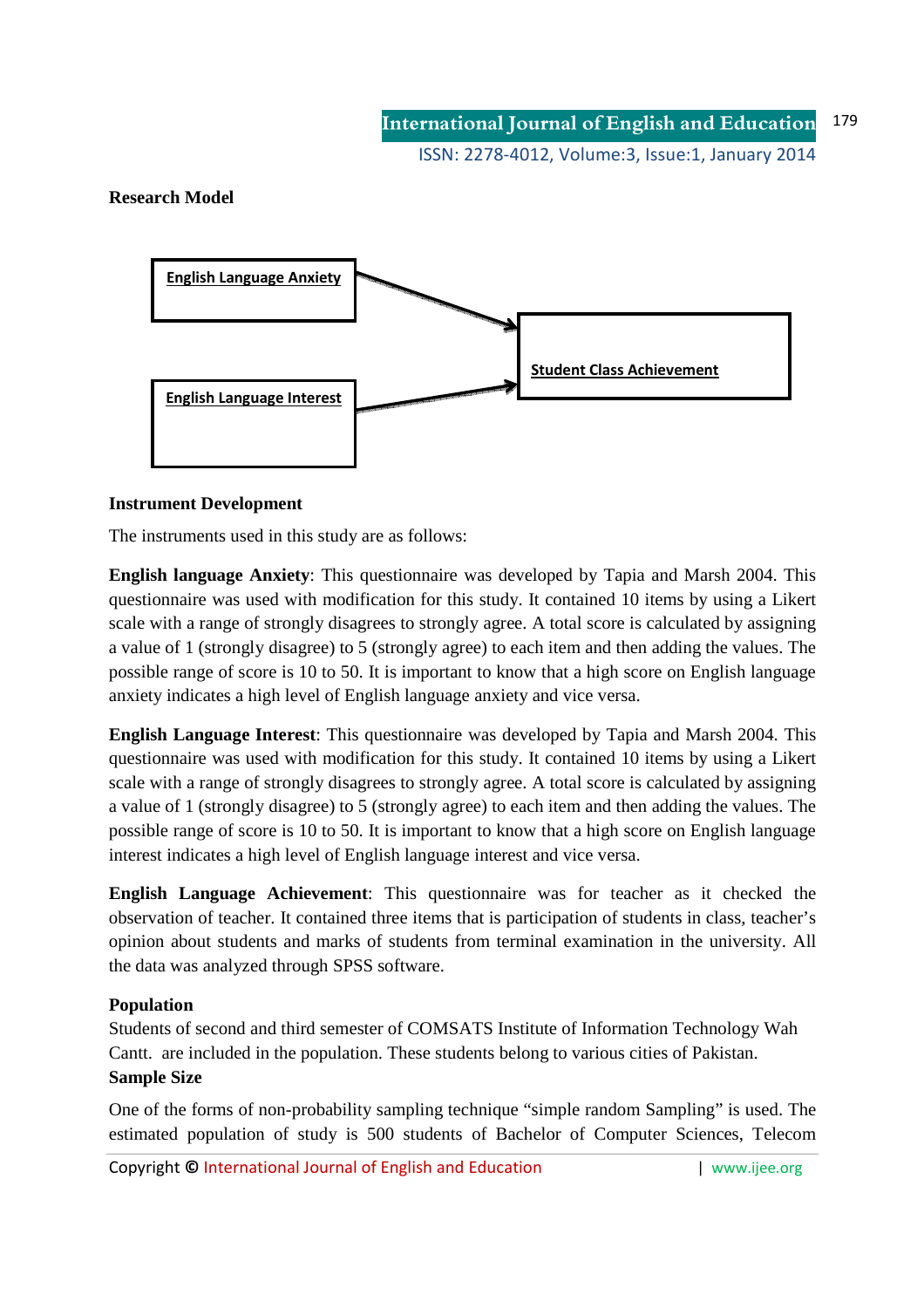engineering and Computer engineering ranging from second and third semester at Wah Cantt., Pakistan. Sample that has been selected from the population is 97students. We can say that sample size is representative as sample size is almost 20% of the whole population. The sample includes both male and female students. These students belong to various cities of Pakistan.

# **4. RESULTS AND DISCUSSION**

| Table #1<br><b>Scale Reliability</b> |                   |  |
|--------------------------------------|-------------------|--|
| <b>Variables</b>                     | Cronbach Alpha () |  |
| <b>English Anxiety</b>               | 0.894             |  |
| <b>English Interest</b>              | 0.869             |  |
| <b>Student Achievement</b>           | 0.869             |  |
| <b>Total Scale Reliability</b>       | 0.814             |  |

According to the hypothesis of the study, the analysis of the data was divided into two parts. At first the relationship between three variables, English language anxiety, and English language interest and English language achievements was evaluated and in the second, the gender difference between these three variables was analyzed.

Reliability coefficient which is in the range of 0.70 is considered acceptable. Reliability coefficients that are over 0.80 and 0.90 are good and very good; all of the study variables English anxiety, English interest and student achievement lay in these regions. The reliability tests of our constructs happened to be in the acceptable to good and very good ranges.

Value of mean reveals that most of the respondents of the data were male. Values of mean and standard deviation reveals that most of the students have English interest and student's achievements are good.

| Table $#2$                    |   |                |                |             |     |
|-------------------------------|---|----------------|----------------|-------------|-----|
| <b>Descriptive Statistics</b> |   |                |                |             |     |
|                               | N | <b>Minimum</b> | <b>Maximum</b> | <b>Mean</b> | S.D |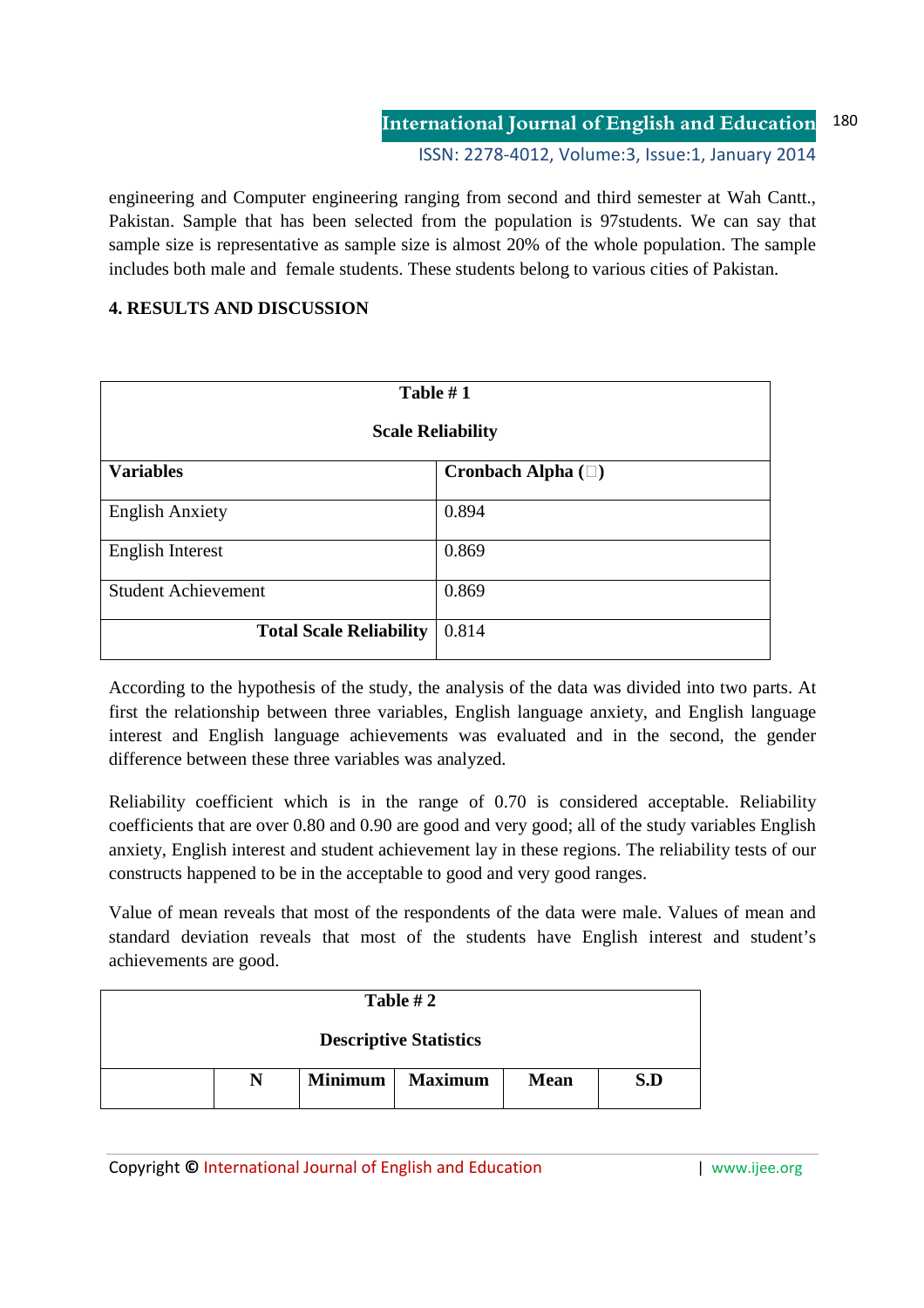ISSN: 2278-4012, Volume:3, Issue:1, January 2014

| G                      | 97 | $\overline{0}$ | 1    | 1.54 | 0.34 |
|------------------------|----|----------------|------|------|------|
| English<br>Anxiety     | 97 | 1.52           | 4.75 | 3.23 | 0.42 |
| English<br>Interest    | 97 | 1.97           | 4.87 | 3.86 | 0.44 |
| Student<br>Achievement | 97 | 1.37           | 4.79 | 3.51 | 0.36 |

The correlation coefficient between English language anxiety and English language interest is (- 0.349,  $p = 0.000$ , the correlation coefficient between English language anxiety and English language achievement is  $(-0.250, p = 0.013)$  and the correlation coefficient between English language interest and English language achievement is  $(0.137, p = 0.018)$ .

Values of Pearson correlation show that all the variables have significant relationship with each other. English anxiety and student achievements have a significantly negative relationship with each other. Horwits (2001) is also of the view that anxiety is not only instinctive to many people but it also affects negatively the language learning process. Relationship of English interest and English anxiety is significantly negative with each other while relationship of English interest and student achievement is significantly positive.

| Table #3                                                     |      |            |            |  |
|--------------------------------------------------------------|------|------------|------------|--|
| <b>Pearson Correlation Matrix</b>                            |      |            |            |  |
|                                                              | EA   | EI         | S.A        |  |
| EA                                                           | 1.00 | $-0.349**$ | $-0.250**$ |  |
|                                                              |      | 0.000      | 0.013      |  |
| EI                                                           |      | 1.00       | $0.137**$  |  |
|                                                              |      |            | 0.018      |  |
| S.A                                                          |      |            | 1.00       |  |
| *. Correlation is significant at the 0.05 level (2-tailed).  |      |            |            |  |
| **. Correlation is significant at the 0.01 level (2-tailed). |      |            |            |  |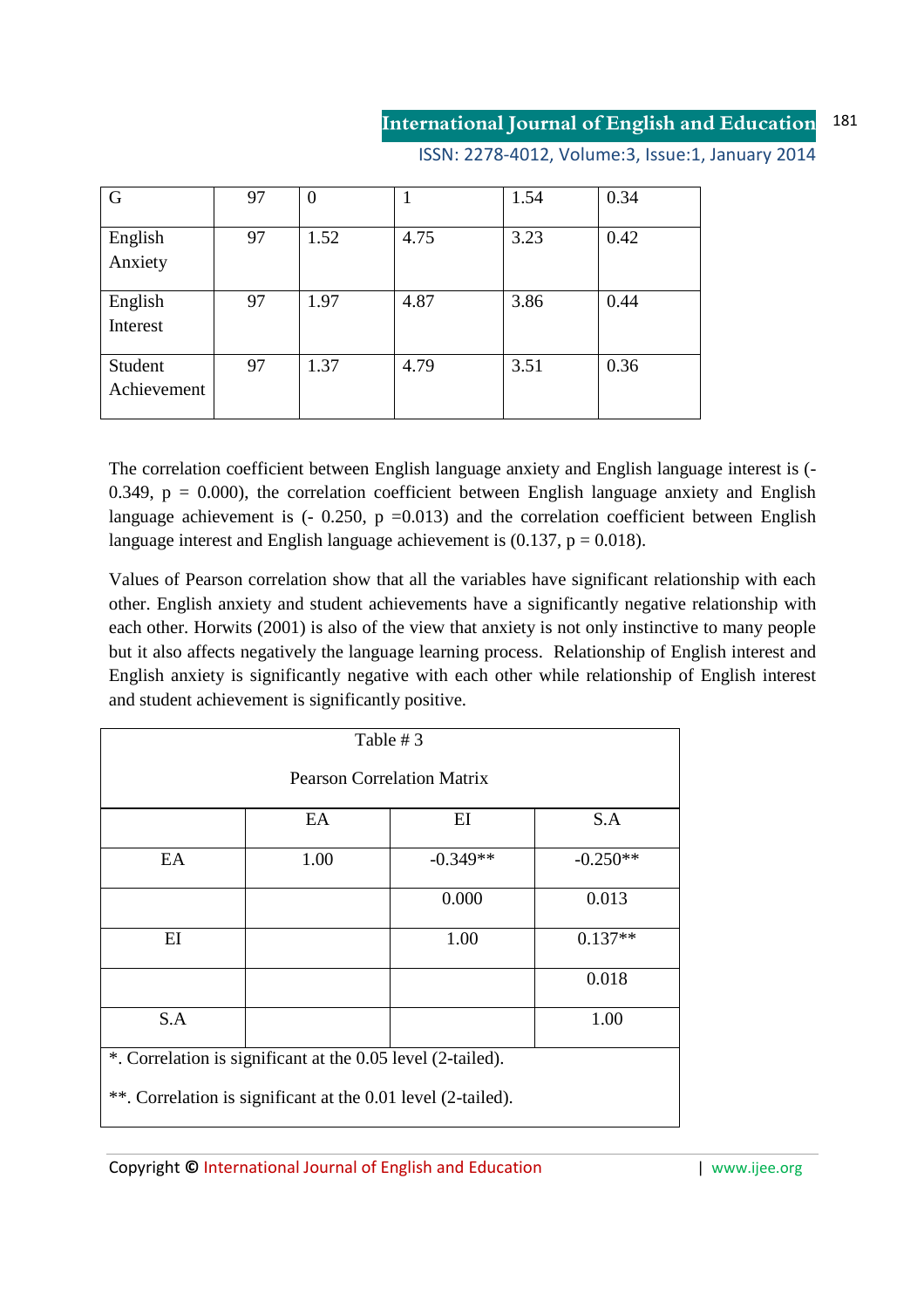#### **International Journal of English and Education** ISSN: 2278-4012, Volume:3, Issue:1, January 2014 182

Results of table # 4 show that English language anxiety has a negative impact on student's achievement and is significantly influenced by it; while English language interest has a significantly positive impact on student's achievement. Durbin Watson statistics shows that there is no autocorrelation in the data. Result shows that both English language interest and English language anxiety have 45.4% impact on student's achievement. F-statistics shows that overall model is statistically significant.

According to second hypothesis of the study, the results revealed that there is significant gender difference on the scores of English language anxiety along with a significant gender difference on the scores of English language interest and English language achievement. The results are in accordance with Piappamihiel (2002). Results of table # 4 show that mostly males have less English language anxiety and more English language interest as compared to females who appear to have more English language anxiety and less English language interest.

|                                        | Table #4                        |  |
|----------------------------------------|---------------------------------|--|
| <b>Regression Model of Equation #1</b> |                                 |  |
|                                        | $S.A = + (EA) + 2(EI) + (D1) +$ |  |
| Intercept                              | 3.327                           |  |
| p- value                               | 0.000                           |  |
| $\overline{R}$                         | 0.475                           |  |
| $R^2$                                  | 0.461                           |  |
| $\overline{R^2_{\;\; adj}}$            | 0.454                           |  |
| $\mathbf F$                            | 137.874                         |  |
| Sig                                    | 0.000                           |  |
| EA                                     | $-0.245$                        |  |
| p- value                               | 0.023                           |  |
| EI                                     | 0.472                           |  |
| p- value                               | 0.001                           |  |
| $D_1$                                  | 0.247                           |  |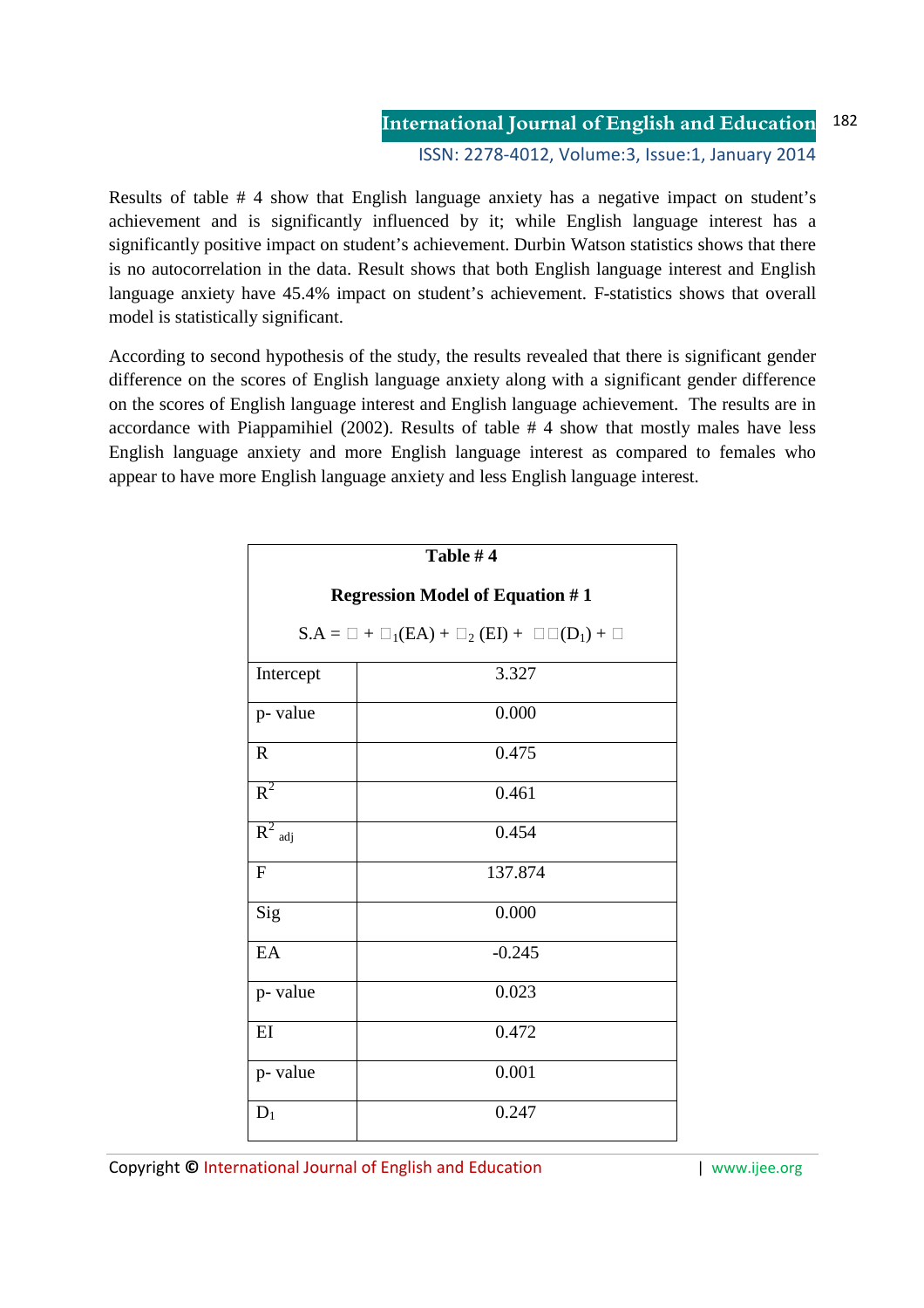ISSN: 2278-4012, Volume:3, Issue:1, January 2014

| p- value                  | 0.000 |
|---------------------------|-------|
| <b>DW</b>                 | 2.147 |
| Dependent Variable: S.A   |       |
| Predictors: EA, $EI, D_1$ |       |

#### **5. CONCLUSION AND RECOMMENDATIONS**

The objective of the study was to evaluate the relationship between the English language anxiety, English language interest and English language achievement. The results showed that there is a statistically significant negative correlation between English language anxiety and English language achievement as has also been ascertained by Vahid and Kashani (2011) and Awan et al. (2010). There is also a statistically significant negative correlation between English language anxiety and English language interest. A statistically significant positive correlation between English language interest and English language achievement has also been observed. Students with higher level of interest tend to be more successful in learning process as interest fuels the desire of learning by affecting conscious and subconscious decision of doing effort for better results. The results indicate that chances of success can increase with the increased interest. Students with high level of interest take learning as enjoyment not as burden; however, the case is different with the students who do not show interest as they get more and more anxious and frustrated in English language classes. This implies that the students who have a high level of English language anxiety performed poorly in English language achievement and vice versa as has been authenticated by Shabani (2012). One major reason behind higher rate of anxiety in English language classes is that it is not the native language of students.

It is also observed that there is significant gender difference on the scores of English language anxiety as females have been observed more anxious than males. A significant gender difference on the scores of English language interest and English language achievement indicates that females have higher rate of anxiety which leads towards lesser rate of English language interest and English language achievement. One prominent reason behind higher anxiety level among girls can be sociocultural background where females get less exposure in society as compared to male. Khurshid, Gillani and Hashmi (2010) also mention in this regard that in developing countries like Pakistan, women are treated as inferior being as compared to men. This can be one reason behind lack of confidence among females. Their potentials are discouraged due to limited scope which they receive in educational and professional world. In the light of the above mentioned results, it is concluded that English language anxiety serves as a negative determiner which influences the performance of the students in English language.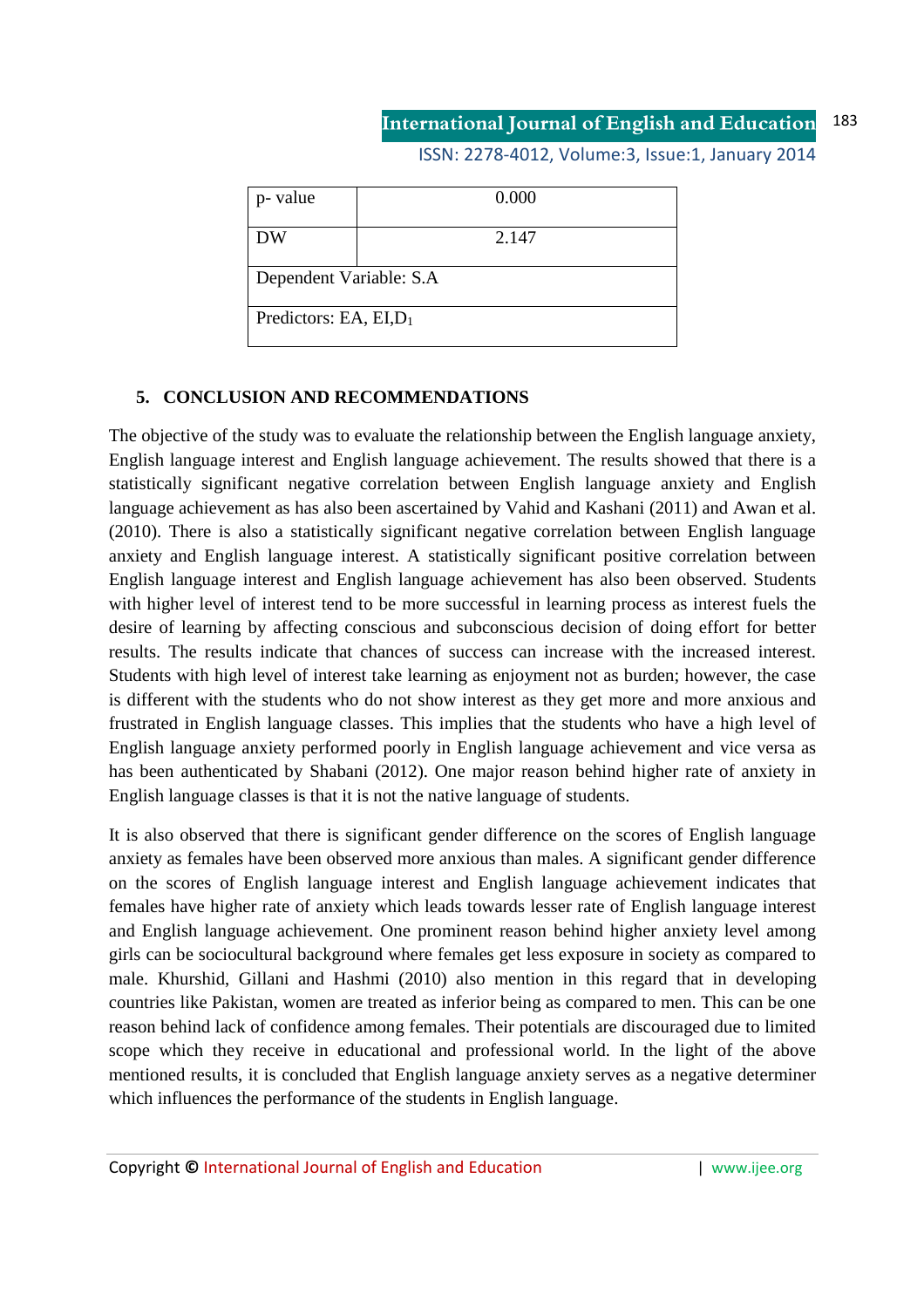ISSN: 2278-4012, Volume:3, Issue:1, January 2014

#### **6. Limitations and Recommendations for the Future Research**

Some limitations which have been faced during the process of this research are highlighted in this segment as these could be the facts that should be considered in future research in the same area of interest. The first limitation is related to selection of the universities as we included only one university. Many universities can also be included in this study which can enhance the reliability level. The second limitation is about the selection of the sample we used simple random sampling; so, other sampling methods could also be utilized. The next limitation related to the data gathering technique as other triangular methods of data collection could also be used including personal interview and group administered interviews for more in depth study. The busy schedule and a bit non serious attitude of the students also limited their participation in this study to some extent despite all the follow up efforts that were done to enhance response rate and non- response bias.Another limitation is that major causes of anxiety have not been investigates which is a solid ground of researchers for future research.

Based upon the present research, we recommend that to reduce English language anxiety and develop English language interest, teachers should use special kinds of techniques and strategies in their teaching learning process to develop a friendly classroom environment so that students must participate efficiently and effectively. A competent teacher at university level can put some extra effort by developing a course outline with interesting activities which may enhance the interest of students and lessen the fear of English language. As far as higher rate of anxiety among females is concerned, it is suggested that they should be encouraged and provided counseling regarding developing a confident personality which is ultimate requirement of both male and female. The results indicate they are more anxious in class room which is indicative of their uncomfortable situation in class. The present study can serve as a guide for students and language teachers in terms of helping them understand the negative role of anxiety in language learning process.

#### **References**

- Abu-Rabia, S. (2004). Teachers' role, learners' gender differences, and FL anxiety among seventh- grade students studying English as a FL. *Educational Psychology*, 24 (5), 711-721.
- Awan, R., Azher, M., Anwar, M. N., & amp; Naz, A. (2010). An investigation of foreign language classroom anxiety and its relationship with students' achievement. *Journal of College Teaching and Learning*, 7(11), 33-33-40.
- Awan, R.N., Sabir, A . & Iqbal, S. (2009). A study of relationship between foreign language anxiety and emotional intelligence among university Students. *MEAAR*, 7(1), 23-36.
- Aydin, S. (2008). An investigation on language anxiety and fear of negative evaluation among Turkish EFL learners. *Asian EFL Journal*, 30(1),421-444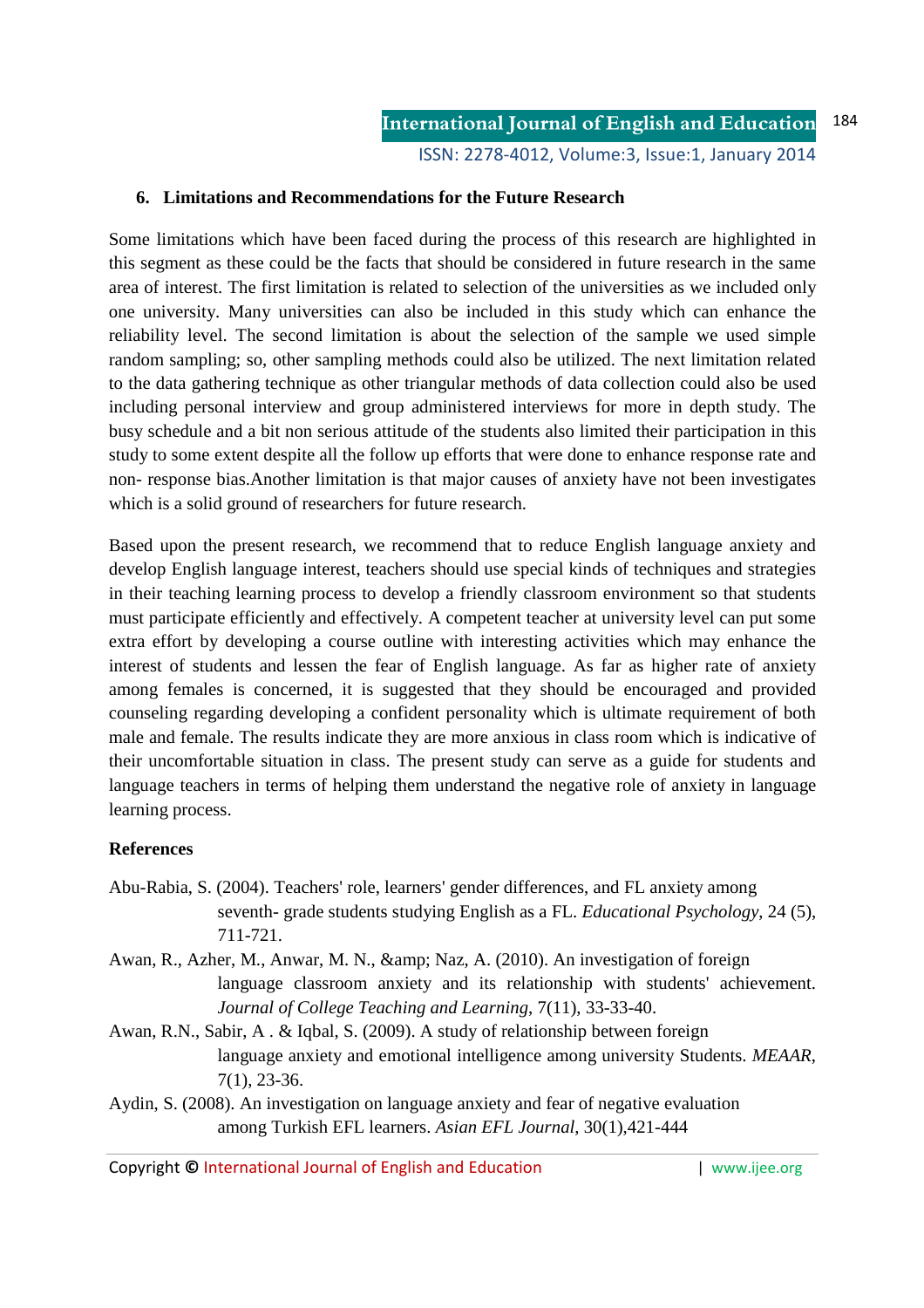ISSN: 2278-4012, Volume:3, Issue:1, January 2014

- Bailey, P., Onwuegbuzie, A. J. & Daley, C. E. (2000). Correlates of anxiety at three stages of the foreign language learning process. *Journal of Language and Social Psychology,* 19 (4), 474-490.
- Chan, D.Y.C. & Wu, G.C. (2004). A study of foreign language anxiety of EFL elementary school students in Taipei county. *Journal of National Taipei Teachers College,*1 7 (2), 287-320 .
- Hauck, Mirjam and Hurd, Stella (2005). Exploring the link between language anxiety and learner selfmanagement in open language learning contexts. *European Journal of Open, Distance and E-Learning*, 2,
- Hamid, O. (2009). Sociology of language learning: social biographies and school English achievement in rural Bangladesh. Unpublished doctoral dissertation. University of Queensland, Australia.
- Horwitz, E. K. (2000). It ain't over til it's over: On foreign language anxiety, first language deficits, and the confounding of variables. *Modern Language Journal*, 84, (256-259).
- Horwitz,E.K.(2001). Language anxiety and achievement. *Annual Review of Applied Linguistics,* 21, 112-126
- Hurd, S.(2007). Anxiety and Non-Anxiety in a Distance Language Learning Environment: The Distance Factor as a Modifying Influence. *System,.* 35, 487 – 508.
- Kachru, B.B. (1990). The alchemy of English: The spread, functions, and models of nonnative Englishes. Urbana, IL: University of Illinois Press.
- Khurshid,K.; Gillani, I.G.; Hashmi,M.A.(2010).A study of the representation of female image in the textbooks of English and Urdu at secondary school level. *Pakistan Journal of Social Science. Vol. 30: 2*

Li,P. and Pan,G. (2009). The relationship between motivation and achievement-a survey of the study motivation of English majors in Qingdao agriculture university. *English Language Teaching*. 2(1)

Liu, M. (2006). Anxiety in Chinese EFL students at different proficiency levels. *System*, 34, 301-316.

Maclntyre,P.D.(1998). Language anxiety: a review of the research for language teachers. In D.J.Young(Ed.). Affects in foreign language and second language learning(pp.24-45). Boston: McGraw-Hill.

- Pappamihiel,E.N. (2002). English as a second language students and English language anxiety. *Research In The Teaching of English*, (36)
- Piniel, K. (2006). Foreign language classroom anxiety: A classroom perspective. In M. Nikolov & J. Horváth (Eds.), UPRT 2006: Empirical studies in English applied linguistics (pp. 39-58). Pecs: Lingua FrancaCsoport.
- Reed, D. & Stansfield, C. (2004). Using the modern language aptitude test to identify a